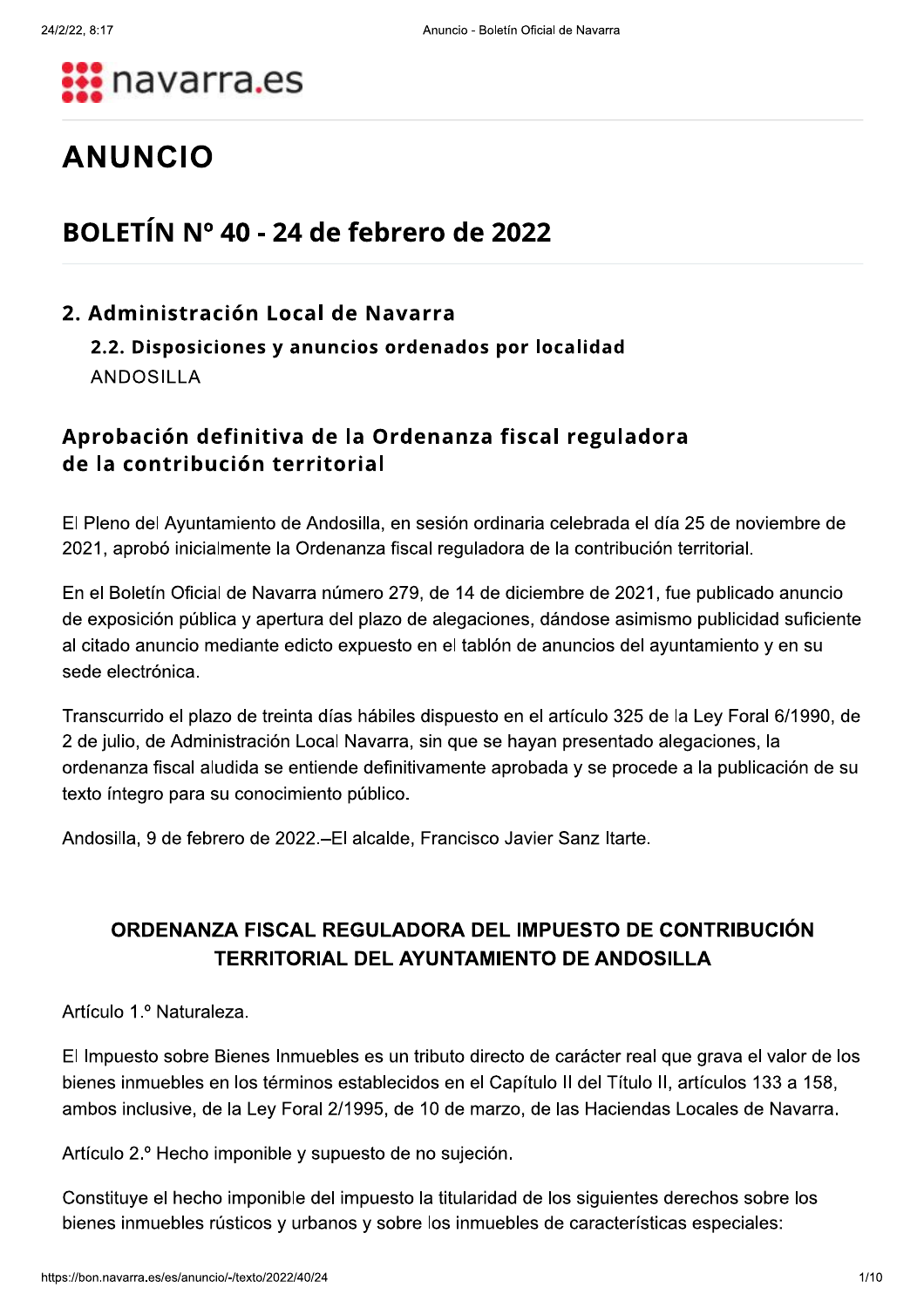a) De una concesión administrativa sobre los propios bienes inmuebles o sobre los servicios públicos a que se hallen afectos.

b) De un derecho real de superficie.

c) De un derecho real de usufructo.

d) Del derecho de aprovechamiento y disfrute mediante contraprestación de los bienes comunales.

e) Del derecho de propiedad.

La realización del hecho imponible que corresponda de entre los definidos en el apartado anterior por el orden en él establecido determinará la no sujeción del inmueble a las restantes modalidades en el mismo previstas.

A los efectos de este Impuesto tendrán la consideración de bienes inmuebles los definidos como tales en la Ley Foral del Registro de la Riqueza Territorial de Navarra y de los Catastros.

En caso de que un mismo inmueble se encuentre localizado en distintos términos municipales se entenderá, a efectos de este Impuesto, que corresponde a cada uno de ellos su exacción por el valor que resulte de la aplicación de la Ponencia Supramunicipal o de las Ponencias Municipales de Valoración que le afecten.

De acuerdo con el artículo 34 de la Ley Foral 12/2006, de 21 de noviembre, del Registro de la Riqueza Territorial y de los Catastros de Navarra, el Gobierno de Navarra podrá aprobar una Ponencia de Valoración Supramunicipal Parcial para establecer los métodos y parámetros que permitan asignar un valor a aquellas infraestructuras que afecten a dos o más términos municipales.

No están sujetos a este impuesto:

a) Las carreteras, los caminos, las demás vías terrestres y los bienes del dominio público hidráulico, siempre que sean de uso o aprovechamiento público y gratuito. Estarán sujetas las autovías y otras infraestructuras afectadas por el denominado peaje en la sombra.

b) Los siguientes bienes inmuebles propiedad de las entidades locales en que estén enclavados:

a') Los bienes de dominio público afectos a uso público.

b') Los bienes de dominio público afectos a un servicio público gestionado directamente por el Ayuntamiento, excepto cuando se trate de bienes inmuebles cedidos a terceros mediante contraprestación.

c') Los bienes patrimoniales y los comunales, exceptuados los cedidos a terceros mediante contraprestación.

Artículo 3.º Exenciones.

Disfrutarán de exención del impuesto los siguientes bienes: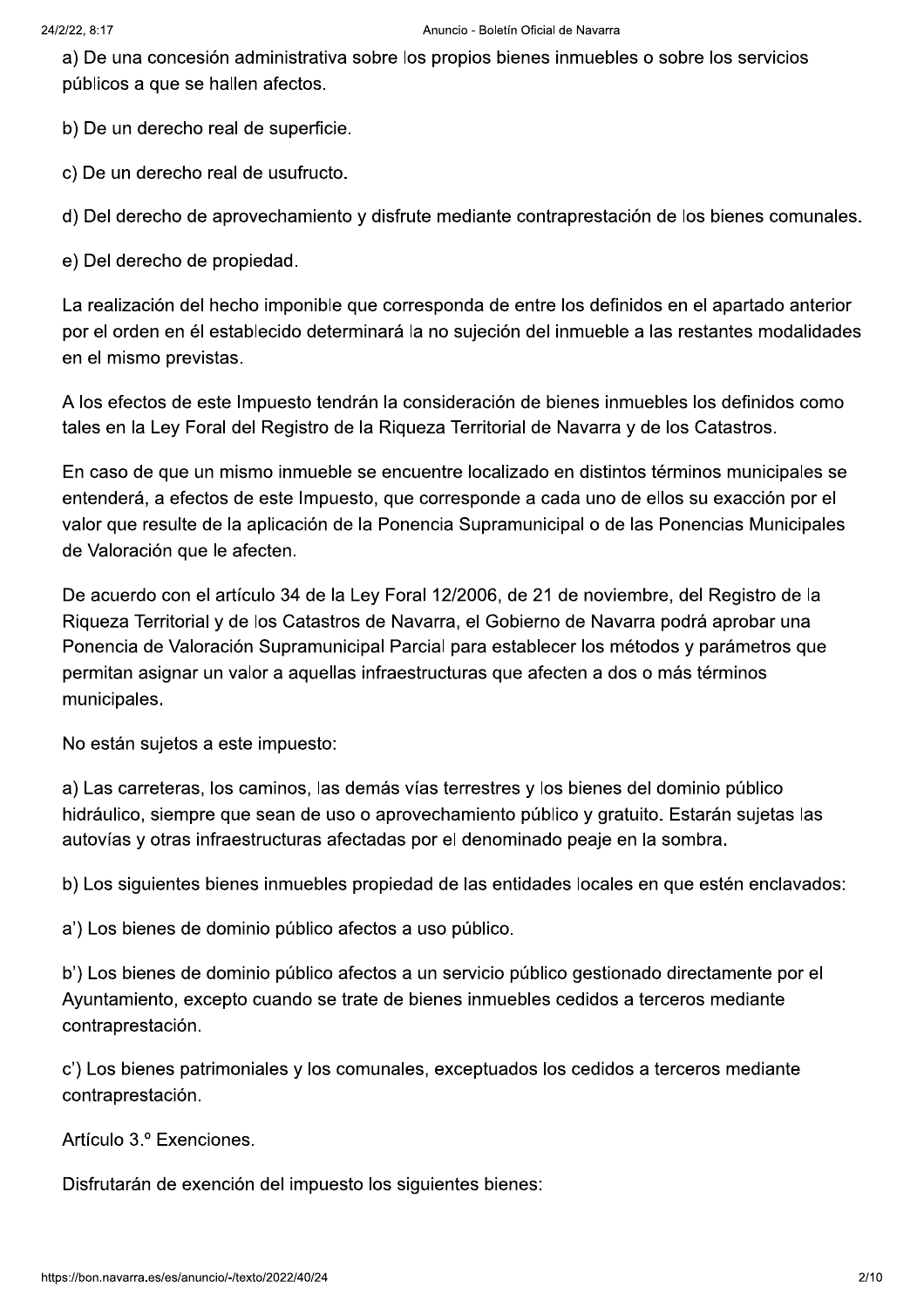#### Anuncio - Boletín Oficial de Navarra

-Los que sean propiedad de la Comunidad Foral, del Estado, de las Comunidades Autónomas o de las entidades locales, que estén directamente afectos a la defensa nacional, seguridad ciudadana o a los servicios educativos, sanitarios y penitenciarios.

-Los edificios y terrenos destinados a centros en que se imparta educación universitaria, así como los de los centros concertados que impartan enseñanzas de régimen general no universitarias.

-Los de la iglesia católica y las asociaciones confesionales no católicas, legalmente reconocidas, con las que se establezcan los acuerdos de cooperación a que se refiere el artículo 16 de la Constitución Española, en los términos del correspondiente acuerdo.

-Los de la Cruz Roja Española.

-Los de los gobiernos extranjeros destinados a su representación diplomática o consular, o a sus organismos oficiales, a condición de reciprocidad o conforme a lo dispuesto en los Convenios internacionales.

-Los de aquellos organismos o entidades a los que sea de aplicación la exención en virtud de Convenios internacionales.

-Los terrenos ocupados por líneas de ferrocarriles y los edificios enclavados en los mismos terrenos, que estén destinados a estaciones, almacenes o a cualquier otro servicio indispensable para la explotación de dichas líneas. No están exentos, por consiguiente, los establecimientos de hostelería, espectáculos, comerciales y de esparcimiento, las casas destinadas a viviendas de los empleados, las oficinas de la dirección ni las instalaciones fabriles.

-Los declarados expresa e individualizadamente bienes de interés cultural al amparo de lo dispuesto en el Decreto Foral 217/1986, de 3 de octubre, o monumento o jardín histórico de interés cultural, mediante Real Decreto en la forma establecida por el artículo 9 de la Ley 16/1985, de 25 de junio, e inscritos en el Registro General a que se refiere su artículo 12 como integrantes del patrimonio histórico español; así como los comprendidos en las disposiciones adicionales primera, segunda y quinta de dicha Ley.

Esta exención no alcanzará a cualquier clase de bienes urbanos ubicados dentro del perímetro delimitativo de las zonas arqueológicas, sitios y conjuntos históricos, globalmente integrados en ellos, sino, exclusivamente, a los que reúnan las siguientes condiciones:

- En zonas arqueológicas, los incluidos como objeto de especial protección en el  $\bullet$ instrumento de planeamiento urbanístico a que se refiere el artículo 20 de la Ley 16/1985, de 25 de junio.
- De los sitios o conjuntos históricos, los que cuenten con una antigüedad igual o  $\bullet$ superior a cincuenta años y estén incluidos en el catálogo previsto en el artículo 86 del Reglamento de Planeamiento Urbanístico como objeto de protección integral en los términos previstos en el artículo 21 de la Ley 16/1985, de 25 de junio.

-La totalidad de los bienes de cada sujeto pasivo, sitos en un término municipal, cuando la suma de sus valores catastrales sea inferior a 1.202.02 euros. Esta cantidad podrá ser actualizada en las Leyes Forales de Presupuestos Generales de Navarra.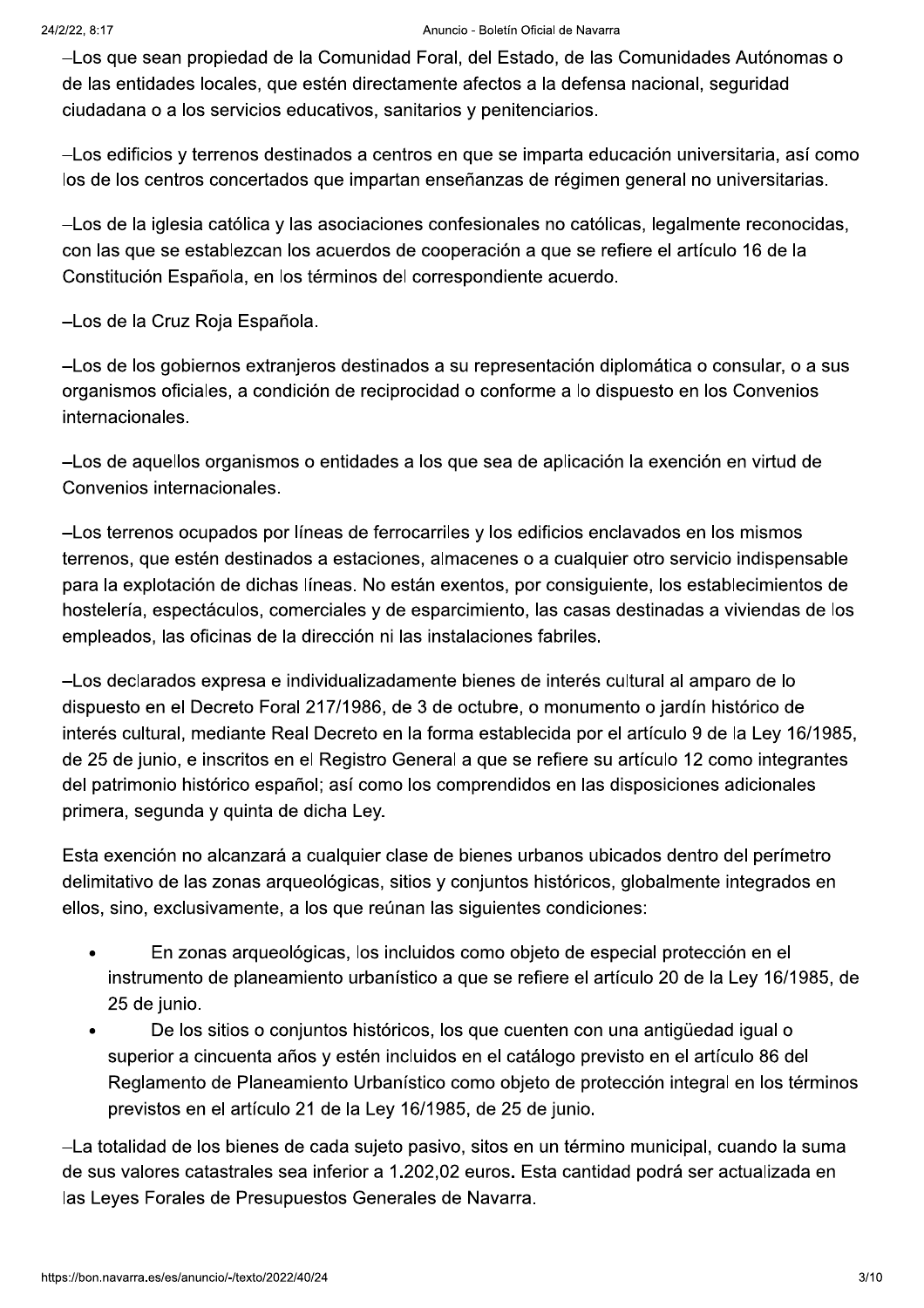-La Administración de la Comunidad Foral de Navarra y las entidades jurídicas por ella creadas para el cumplimiento de sus fines, estarán exentas, en todo caso, por aquellos bienes afectos a un uso o servicio público.

-Las mancomunidades de planificación general, comarcas, y mancomunidades, así como las entidades jurídicas por ellas creadas para el desarrollo de sus fines en que esté integrado el Ayuntamiento, estarán exentas de la contribución territorial.

-Aquellas otras establecidas por Ley Foral.

Artículo 4.º Sujetos pasivos.

Son sujetos pasivos, a título de contribuyentes, las personas físicas y jurídicas y las entidades a que se refiere el artículo 25 de la Ley Foral 13/2000, de 14 de diciembre, General Tributaria, que ostenten la titularidad del derecho que, en cada caso, sea constitutivo del hecho imponible de este Impuesto.

La condición de sujeto pasivo recae en todo caso sobre el titular del derecho en la fecha de devengo del Impuesto, con independencia del momento en que, en su caso, se produzca el acceso al Catastro de la variación jurídica por cambio de titular en los términos establecidos en la Ley Foral de la Rigueza Territorial de Navarra y de los Catastros.

En el supuesto de concurrencia de varios concesionarios sobre un mismo inmueble será sustituto del contribuyente el que deba satisfacer el mayor canon.

Lo dispuesto en el párrafo anterior será de aplicación sin perjuicio de la facultad del sujeto pasivo de repercutir la carga tributaria soportada conforme a las normas de derecho común.

Asimismo, el sustituto del contribuyente podrá repercutir sobre los demás concesionarios la parte de la cuota líquida que les corresponda en proporción a los cánones que deban satisfacer cada uno de ellos.

El Ayuntamiento repercutirá la totalidad de la cuota líquida del Impuesto en quienes, no reuniendo la condición de sujetos pasivos del Impuesto, hagan uso mediante contraprestación de sus bienes demaniales o patrimoniales.

Artículo 5.º Base imponible.

La base imponible de este impuesto estará constituida por el valor catastral de los bienes inmuebles, que se determinará, se dará a conocer y será susceptible de impugnación conforme a lo dispuesto en la Ley Foral del Registro de la Rigueza Territorial de Navarra y de los Catastros, sin perjuicio de lo dispuesto en el artículo 143.5 de Ley Foral 2/1995, de 10 de marzo, de Haciendas Locales de Navarra.

Los valores catastrales podrán ser objeto de revisión, modificación o actualización en los casos y forma que la Ley prevé.

Artículo 6.º Base liquidable.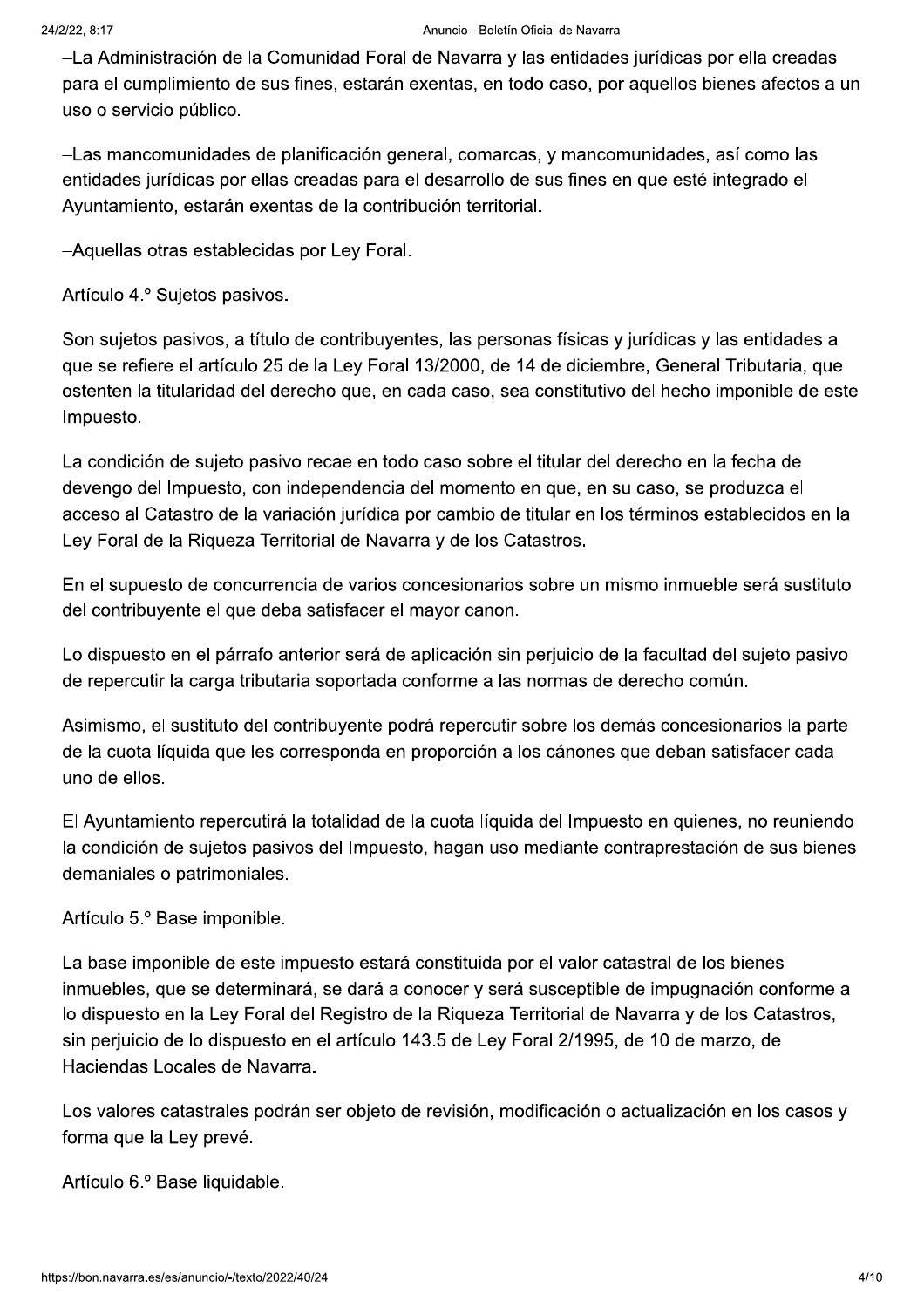La base liquidable de este impuesto será el resultado de practicar en la base imponible las reducciones que legalmente estén establecidas; y en particular la reducción a que se refiere el artículo 7 de la presente Ordenanza Fiscal.

Artículo 7.º Reducciones en la base.

Cuando como consecuencia del procedimiento de modificación colectiva de valores catastrales. derivado de la aprobación de una Ponencia de Valores total, resulte un incremento en el promedio de todos los valores respecto del promedio de los valores anteriores en un porcentaje superior al 25 por 100 de este último, el Pleno del Ayuntamiento podrá aprobar unas reducciones en la base imponible del Impuesto conforme a lo dispuesto en el artículo 138 de la Ley Foral 2/1995. De 10 de marzo, de Haciendas Locales de Navarra.

Artículo 8.º Cuota tributaria, tipo de gravamen y recargo.

La cuota íntegra de este Impuesto será el resultado de aplicar a la base imponible el tipo de gravamen a que se refiere el apartado siguiente.

El tipo de gravamen deberá estar comprendido entre el 0.25 y el 0.50 por 100.

Todo ello sin perjuicio a lo establecido en Disposición Transitoria 9.ª y Disposición Final 2.ª de la Ley Foral 4/2019, de 4 de febrero, de Reforma de la Administración Local de Navarra.

El tipo de gravamen será único para todo el término municipal y se establece en el 0,27 por 100 para el ejercicio 2022.

Anualmente, el Pleno adoptará acuerdo estableciendo los tipos impositivos de los impuestos municipales, que se publicará en el Boletín Oficial de Navarra y en la Sede Electrónica del Ayuntamiento.

Artículo 9. Bonificaciones.

1. Urbanización, construcción y promoción inmobiliaria.

Gozarán de una bonificación del 90 por 100 en la cuota del impuesto los inmuebles que constituvan el objeto de la actividad de las empresas de urbanización, construcción y promoción inmobiliaria y no figuren entre los bienes de su inmovilizado.

Los acuerdos relativos a los beneficios previstos en el párrafo anterior serán adoptados, a instancia de parte.

El plazo de disfrute de la bonificación comprenderá el tiempo de urbanización o de construcción y un año más a partir del año de terminación de las obras, sin que pueda exceder de tres años a partir de la fecha del inicio de las obras de urbanización y construcción.

2. Familias numerosas, familia monoparental o en situación de monoparentalidad.

Gozarán de una bonificación de hasta el 90 por 100 de la cuota del impuesto, según los tramos de renta que se indican, cuando se trate de la vivienda que constituya el domicilio habitual de los sujetos pasivos que ostenten la condición de titulares de familia numerosa o de familia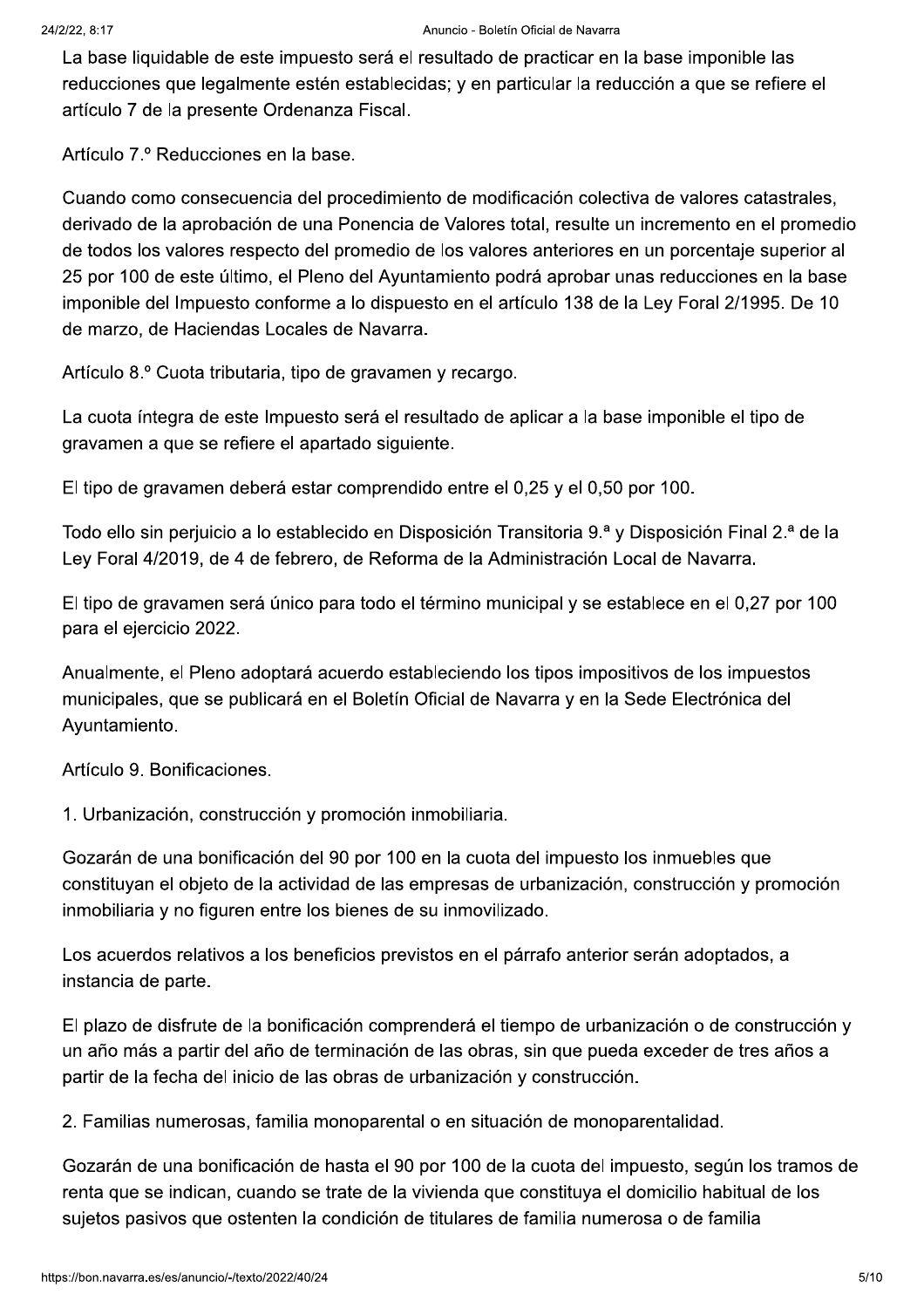monoparental o en situación de monoparentalidad. Tal bonificación se aplicará únicamente a la unidad urbana de uso residencial que constituya la residencia habitual.

Esta bonificación será aplicada, igualmente, a los contribuventes con pensiones no contributivas, perceptores de Renta Garantizada o de Ingreso Mínimo Vital.

Esta bonificación estará sujeta a que todas rentas del sujeto pasivo, excluidas las exentas, no superen cuatro veces el Salario Mínimo Interprofesional.

La aplicación de esta bonificación estará condicionada a que no haya transcurrido un plazo máximo de cinco años desde la aprobación o desde la última revisión de la Ponencia de Valoración total del municipio.

Tramos de renta y porcentaje de bonificación:

| <b>TRAMO DE RENTA</b>                                                   | % BONIFICACIÓN |
|-------------------------------------------------------------------------|----------------|
| Renta per cápita <3.350 euros                                           | 90%            |
| Renta per cápita entre 3.350,01 euros y 5.500 euros                     | 80%            |
| Renta per cápita entre 5.500,01 euros y 6.650 euros                     | 70%            |
| Renta per cápita entre 6.650,01 euros y 7.980 euros                     | 60%            |
| Renta per cápita entre 7.980,01 euros y 9.300 euros                     | 50%            |
| Renta per cápita entre 9.300,01 euros y 10.700 euros                    | 40%            |
| Renta per cápita entre 10.700,01 euros y 12.400 euros                   | 30%            |
| Renta per cápita entre 12.400 euros y 15,000 euros                      | 20%            |
| Renta per cápita mayor de 15,000 euros y menor o igual a 4 veces el SMI | 10%            |

Para el cálculo de los anteriores porcentajes de bonificación, en función a los tramos de renta, se tendrán en cuenta los ingresos familiares brutos (suma de la base imponible general y la base imponible especial por saldo neto de incrementos patrimoniales -casillas 507 y 524 del actual modelo de la declaración de IRPF) y se dividirá entre el número de personas que conforman la unidad familiar.

Esta bonificación, que tiene carácter rogado, sólo será aplicable para un solo bien inmueble por el titular de este beneficio fiscal y se aplicará desde el mismo ejercicio en que se solicite siempre que en la fecha de devengo del impuesto se reúnan los requisitos para su reconocimiento y la solicitud se efectúe antes de que la liquidación sea firme y consentida.

Ver tabla completa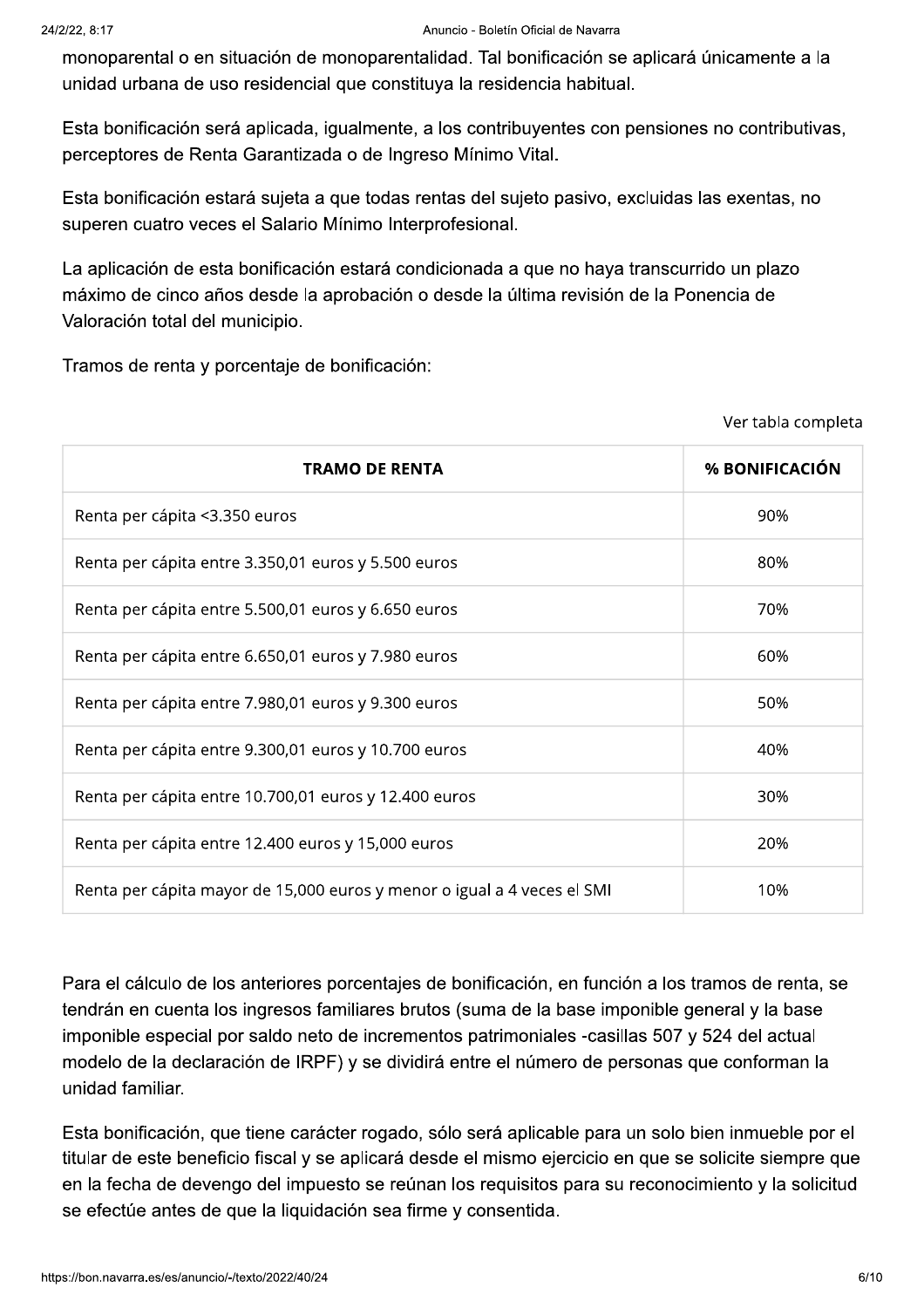La persona solicitante deberá aportar obligatoriamente la siguiente documentación:

-Bonificación vivienda que constituya el domicilio habitual de sujetos pasivos que ostenten la condición de titulares familia numerosa: o de familia monoparental o en situación de monoparentalidad:

a) Solicitud firmada, declarando que la unidad urbana de uso residencial cuya bonificación está solicitando constituye la residencia habitual de la unidad familiar.

b) Certificado, título o tarjeta oficial expedido por la Administración competente el que se acredite que, en el momento del devengo del impuesto del ejercicio, esto es 1 de enero, el sujeto pasivo tiene la condición de titular de familia numerosa, titular de familia monoparental o en situación de monoparentalidad.

c) Fotocopia de la última declaración o declaraciones del Impuesto de la Renta de la Personas Físicas de todos los miembros que conforman la unidad familiar. En caso de no estar obligado a realizar la declaración, se presentará certificado expedido por la Hacienda Foral que acredite tal circunstancia, acompañado de una Declaración Jurada de los ingresos familiares brutos obtenidos, justificándolo documentalmente.

-Bonificación vivienda que constituva el domicilio habitual de sujetos pasivos perceptores de Renta Garantizada o de Ingreso Mínimo Vital:

a) Solicitud en la que se haga constar la referencia catastral con indicación de la unidad urbana correspondiente a la vivienda y el domicilio del bien inmueble para el que se pretenda la bonificación.

b) Certificado expedido por los Servicios Sociales de Base o por la Seguridad Social, que acredite que, en el momento en el momento del devengo del impuesto del ejercicio, esto es 1 de enero, el sujeto pasivo es beneficiario de la Renta Garantizada o del Ingreso Mínimo Vital

c) Fotocopia de la última declaración o declaraciones del Impuesto de la Renta de la Personas Físicas de todos los miembros que conforman la unidad familiar. En caso de no estar obligado a realizar la declaración, se presentará certificado expedido por la Hacienda Foral que acredite tal circunstancia, acompañado de una Declaración Jurada de los ingresos familiares brutos obtenidos, justificándolo documentalmente.

El sujeto pasivo no estará obligado a presentar aquellos documentos que hubieran sido presentados ante el Ayuntamiento en otros trámites. En este caso, deberá dejar constancia de esta circunstancia en la solicitud y señalar el procedimiento en el que aquellos fueron aportados.

El cambio de domicilio de la vivienda habitual de la familia numerosa determinará la pérdida del derecho a la bonificación, debiéndose solicitar para el nuevo inmueble antes del primer día del período impositivo a partir del cual empiece a producir efectos. Solicitud presentada antes del 31 de diciembre del año en curso para que surta efectos en los ejercicios siguientes al de la presentación.

Una vez concedida la bonificación fiscal será preciso, para su aplicación a periodos futuros, presentar fotocopia de la última declaración o declaraciones el Impuesto de la Renta de las Personas Físicas de todos los miembros que conformar la unidad familiar; o bien, certificado de la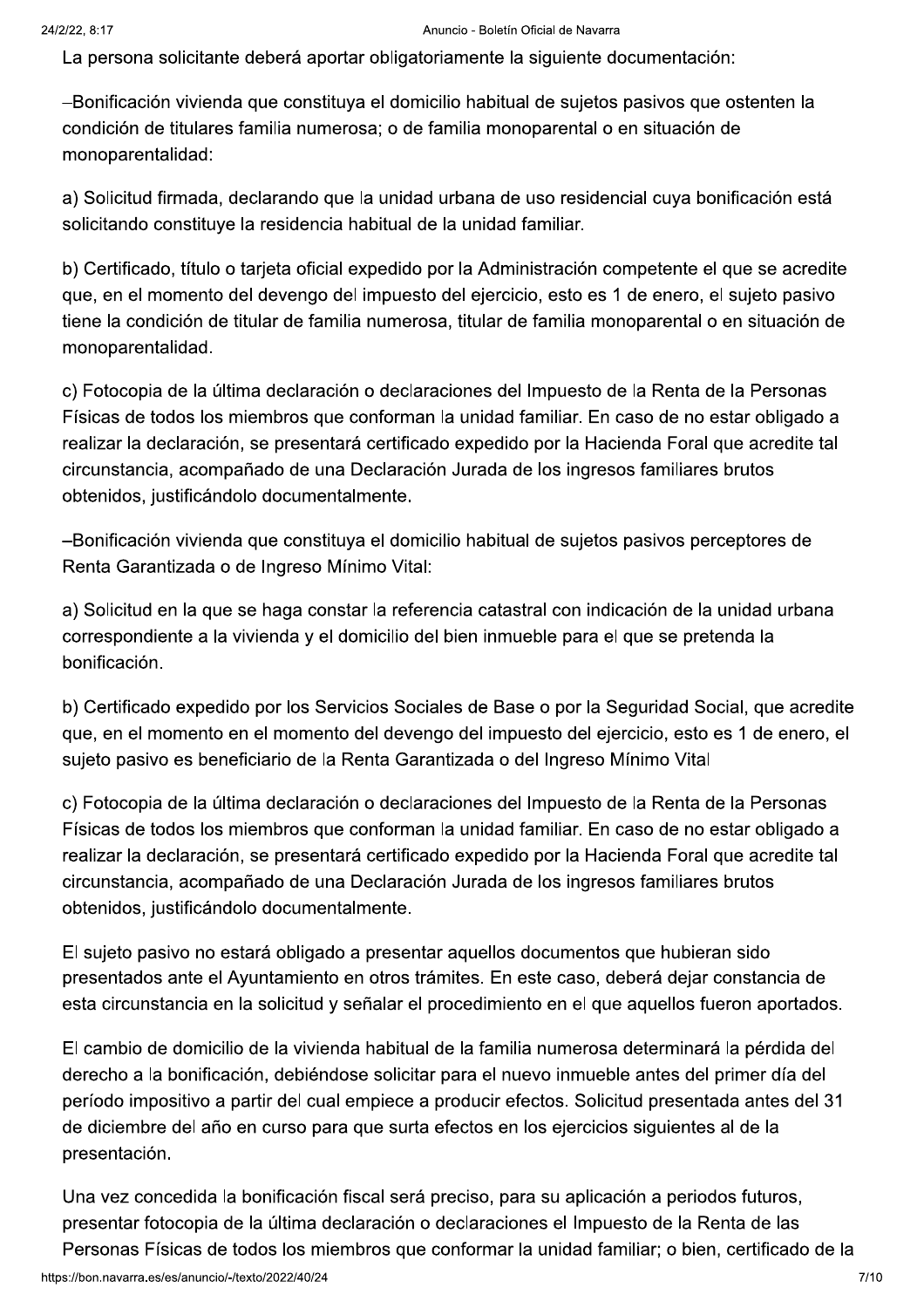Hacienda Foral de no haberse efectuado dicha declaración, en el supuesto de que no estuviesen obligados a presentarla, antes del 1 de julio del año en curso. En su defecto, el solicitante presentará una declaración jurada de los ingresos familiares brutos obtenidos justificándolos documentalmente, antes del 1 de julio del año en curso.

Los sujetos pasivos están obligados a comunicar cualquier variación que se produzca y que tenga cualquier trascendencia a efectos de esta bonificación.

Para disfrutar de esta bonificación será necesario estar al corriente en el pago de las deudas con el Ayuntamiento.

Artículo 10.º Período impositivo y devengo.

El Impuesto se devenga el primer día del período impositivo.

El período impositivo coincide con el año natural. No obstante, la cuota podrá ser fraccionada en períodos inferiores.

Las modificaciones de orden físico, económico o jurídico que se produzcan en los bienes gravados tendrán efectividad a partir del período impositivo siguiente a aquel en que se originó la obligación de declarar a que se refiere la Ley Foral del Registro de la Riqueza Territorial de Navarra y de los Catastros.

Los valores resultantes de la modificación jurídica consistente en la aprobación de una Ponencia de Valores o de la calificación o descalificación de un bien como especial tendrán efectividad conforme a lo dispuesto en la Ley Foral del Registro de la Rigueza Territorial de Navarra y de los Catastros.

Artículo 11.º Afección al Pago.

En los supuestos de cambio, por cualquier causa, en la titularidad de los derechos a que se refieren los artículos 134 y 137 de la Ley Foral 2/1995, los bienes inmuebles objeto de dichos derechos quedarán afectos al pago de la totalidad de las deudas tributarias y recargos pendientes por este impuesto.

La derivación de la acción tributaria contra los bienes afectos exigirá acto administrativo notificado reglamentariamente, pudiendo el adquirente hacer el pago, dejar que prosiga la actuación o reclamar contra la liquidación practicada o contra la procedencia de dicha derivación.

La derivación tendrá como límite la totalidad de las deudas tributarias y recargos pendientes por este impuesto y referidos a los bienes cuya titularidad sea objeto de cambio.

Artículo 12.º Gestión del Impuesto y revisión.

El Impuesto se gestionará por el Ayuntamiento a partir de los datos del Catastro configurado conforme a lo señalado en los artículos 9 y 21 de la Ley Foral del Registro de la Riqueza Territorial y de los Catastros de Navarra, y contendrá la siguiente información relativa a los bienes inmuebles: identificación y localización del bien, identificación y domicilio fiscal del titular, valor catastral y demás elementos necesarios para la exacción del impuesto.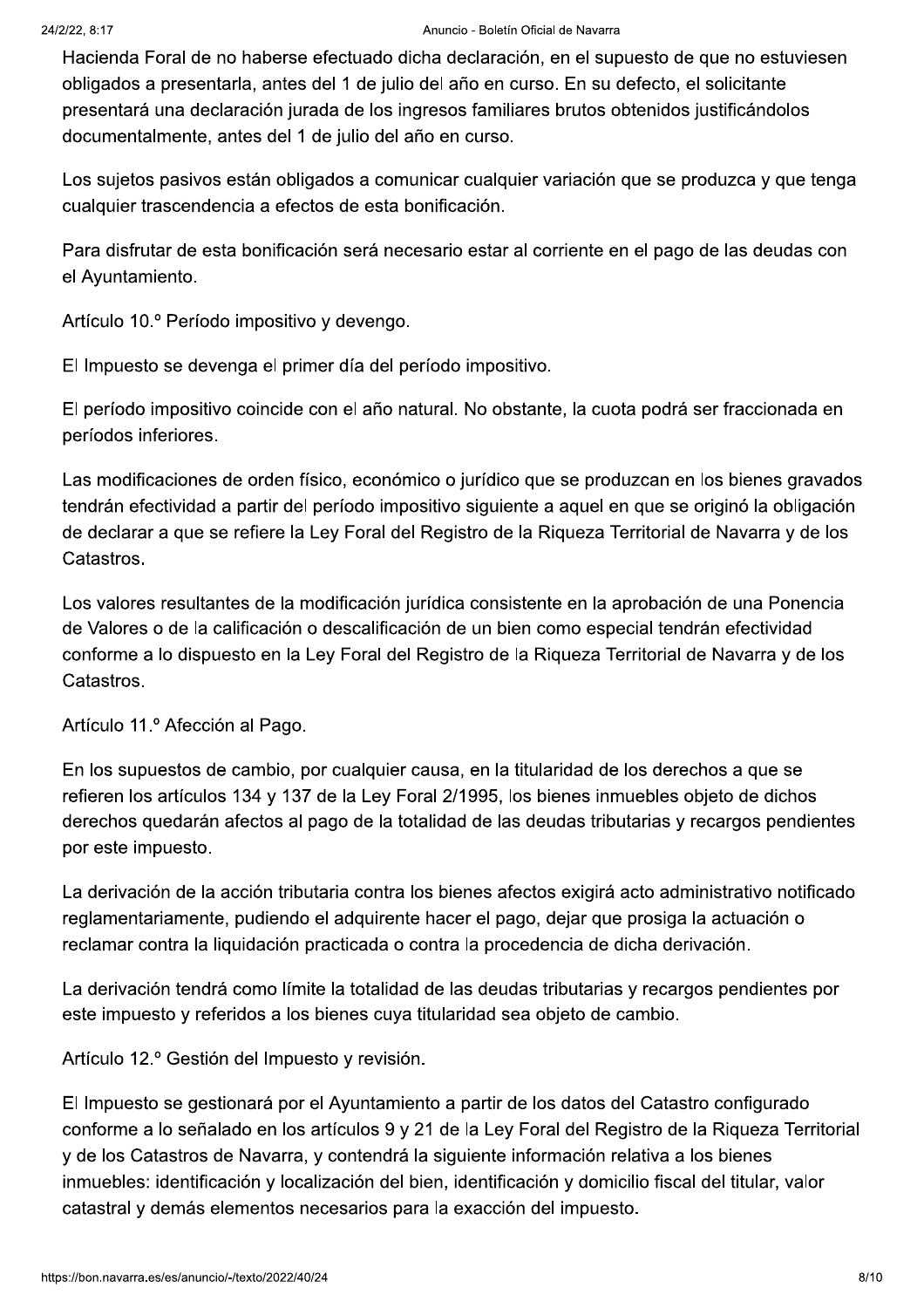#### Anuncio - Boletín Oficial de Navarra

Con base en los datos a que se refiere el apartado 1, y con anterioridad al día 31 de marzo de cada año, el Ayuntamiento practicará las liguidaciones conducentes a la determinación de las deudas tributarias y emitirán los documentos de cobro correspondientes, con referencia expresa del valor catastral del bien sobre el que se ha aplicado el tipo impositivo, indicando, cuando resulten aplicables las reducciones en la base imponible en el artículo 7 de esta Ordenanza, esta circunstancia, así como la extensión temporal de las citadas reducciones. Los documentos de cobro también indicarán el lugar, plazo y forma en que deba ser satisfecha la deuda tributaría, así como los medios de impugnación.

Las liguidaciones posteriores al alta en el catastro no precisarán de notificación individual y podrán notificarse colectivamente mediante edictos que así lo adviertan, cuando sean idénticas a las del periodo impositivo inmediato anterior, o cuando las variaciones que se produzcan tengan carácter general. Los edictos deberán indicar la fecha final del plazo de pago del recibo periódico correspondiente, y los recursos que procedan contra las liquidaciones.

En los supuestos en que, con posterioridad a la emisión de los documentos de cobro, resulte acreditada la no coincidencia del sujeto pasivo con el titular catastral en la fecha del devengo del impuesto, las liguidaciones practicadas tendrán carácter de provisionales, procediéndose a efectuar la correspondiente devolución de ingresos indebidos.

Los sujetos pasivos estarán facultados para impugnar, utilizando cualquiera de las vías de impugnación a que se refiere el artículo 333 de la Ley Foral 6/1990, de la Administración Local de Navarra, la liquidación practicada.

En lo referente a la base imponible, y para el supuesto de que no se hubiera recurrido el valor del bien comunicado o notificado conforme a lo dispuesto en el artículo 21 de la Ley Foral del Registro de la Riqueza Territorial y de los Catastros de Navarra, también podrá impugnarse en este momento el valor catastral, pero únicamente cuando se haya producido una alteración respecto del valor catastral que fue tomado como base imponible de la Contribución Territorial del período impositivo inmediato anterior, y dicha alteración no sea consecuencia de variaciones efectuadas con carácter general.

La interposición de los recursos previstos en este apartado no suspenderá la ejecución del acto impugnado.

Cuando se interponga recurso de reposición ante el Ayuntamiento y en el mismo se impugne la base imponible del Impuesto, por aquél se solicitará informe vinculante de la Hacienda Tributaria de Navarra relativo al valor catastral del bien, suspendiéndose el plazo de resolución del recurso hasta tanto no se remita a la entidad local el citado informe. A su recepción, se reanudará dicho plazo, debiendo decidirse al resolver el recurso cuantas cuestiones plantee el procedimiento.

El Tribunal Administrativo de Navarra no es competente para resolver recursos de alzada contra actos de las entidades locales relativos a la Contribución Territorial cuando el obieto de la impugnación de la base imponible sea el valor establecido por la Hacienda Tributaria de Navarra para el respectivo inmueble.

Cuando se produzca el incumplimiento por parte de los contribuyentes de la obligación de efectuar la declaración de modificación catastral prevista en la Ley Foral del Registro de la Rigueza Territorial y de los Catastros en Navarra, una vez plasmada en el Catastro la modificación